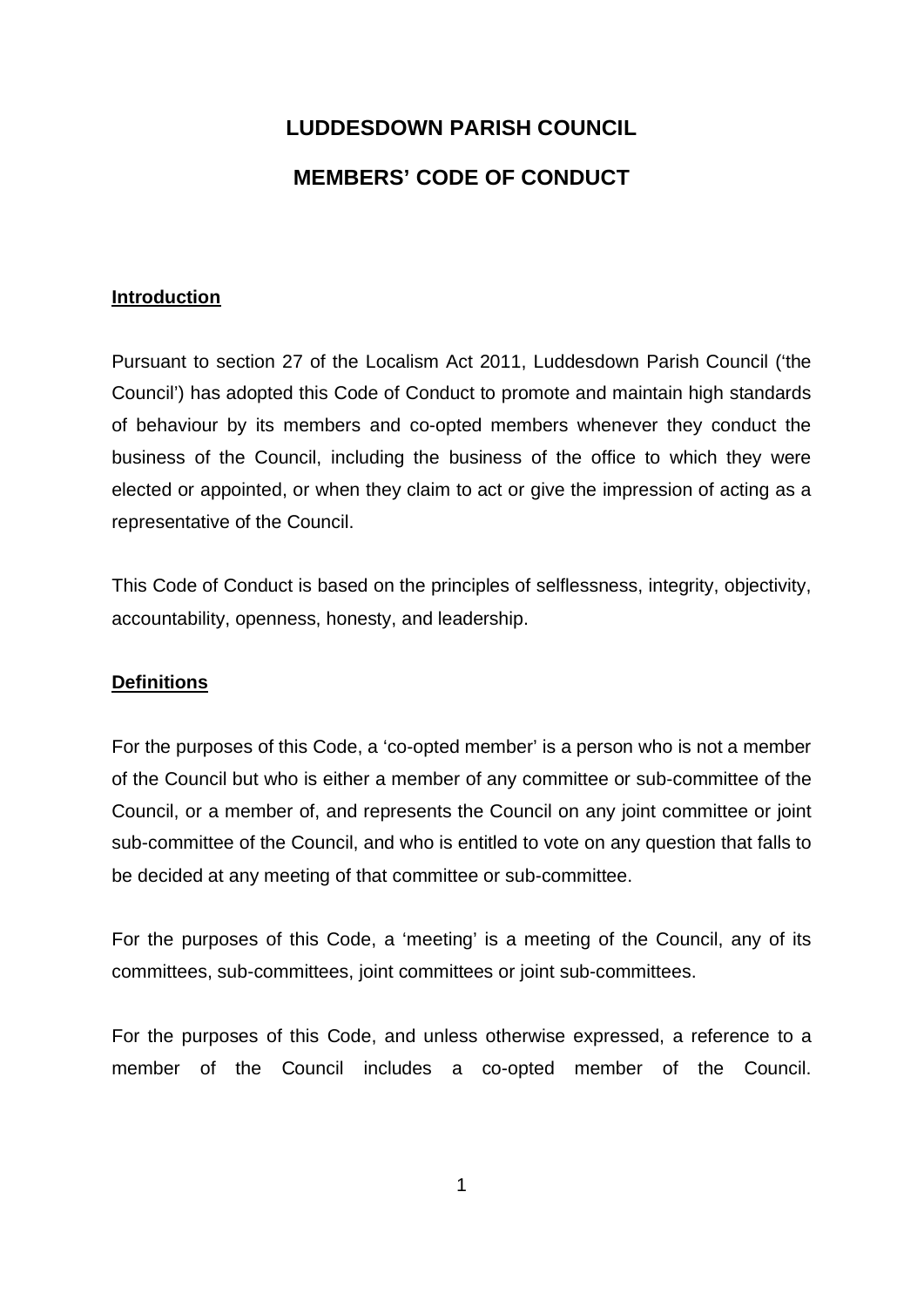### **Member obligations**

When a member of the Council acts, claims to act or gives the impression of acting as a representative of the Council, he/she has the following obligations.

- 1. He/she shall behave in such a way that a reasonable person would regard as respectful.
- 2. He/she shall not act in a way which a reasonable person would regard as bullying or intimidatory.
- 3. He/she shall not seek to improperly confer an advantage or disadvantage on any person.
- 4. He/she shall use the resources of the Council in accordance with its requirements.
- 5. He/she shall not disclose information which is confidential or where disclosure is prohibited by law.

## **Registration of interests**

- 6. Within 28 days of this Code being adopted by the Council, or the member's election or the co-opted member's appointment (where that is later), he/she shall register with the Monitoring Officer the interests which fall within the categories set out in Appendices A and B.
- 7. Upon the re-election of a member or the re-appointment of a co-opted member, he/she shall within 28 days re-register with the Monitoring Officer any interests in Appendices A and B.
- 8. A member shall register with the Monitoring Officer any change to interests or new interests in Appendices A and B within 28 days of becoming aware of it.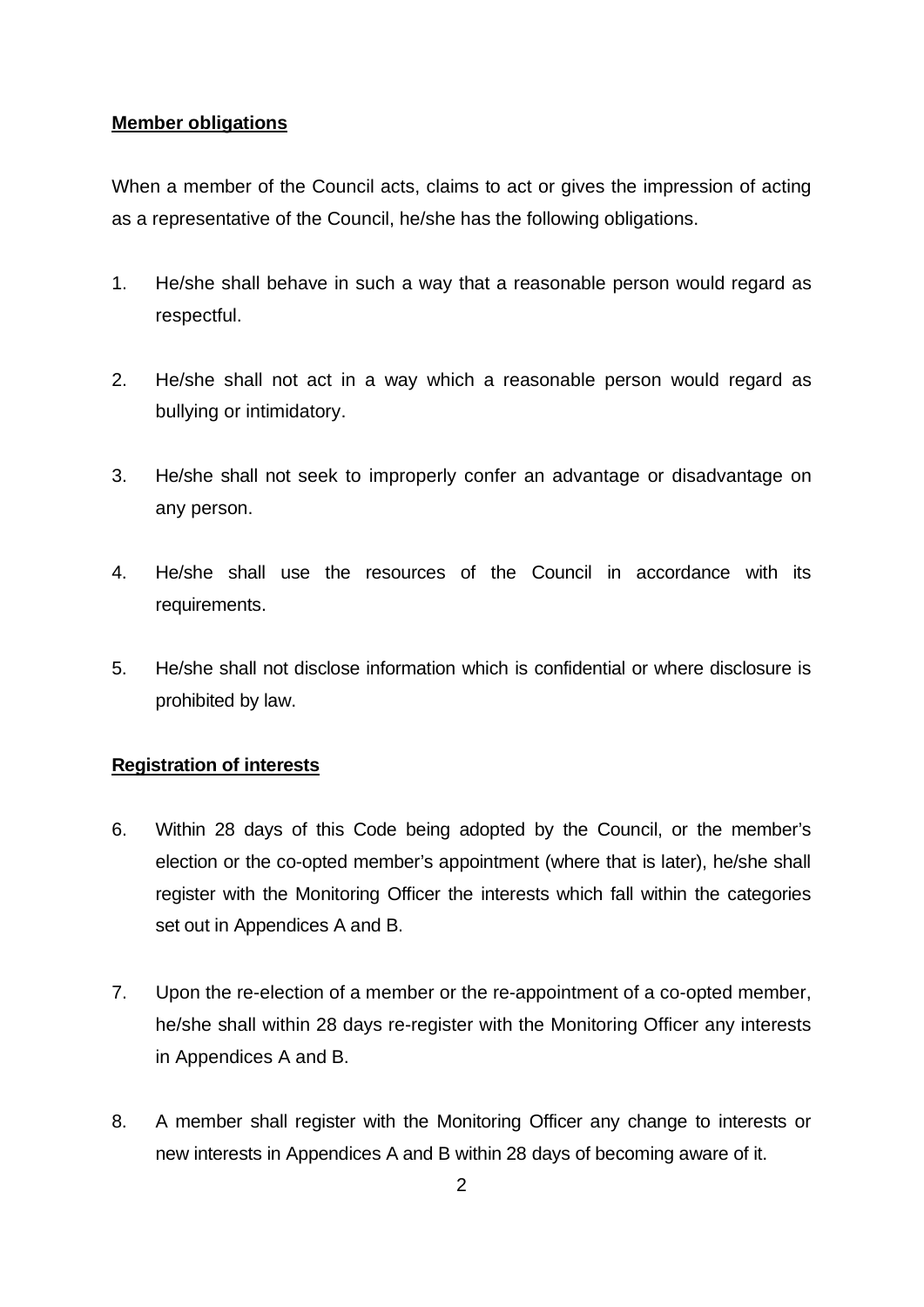9. A member need only declare the existence but not the details of any interest which the Monitoring Officer agrees is a 'sensitive interest'. A sensitive interest is one which, if disclosed on a public register, could lead the member or a person connected with the member to be subject to violence or intimidation.

#### **Declaration of interests at meetings**

- 10. Where a matter arises at a meeting which relates to an interest in Appendix A the member shall not participate in a discussion or vote on the matter. He/she only has to declare what his/her interest is if it is not already entered in the member's register of interests or if he/she has not notified the Monitoring Officer of it.
- 11. Where a matter arises at a meeting which relates to an interest in Appendix A which is a sensitive interest, the member shall not participate in a discussion or vote on the matter. If it is a sensitive interest which has not already been disclosed to the Monitoring Officer, the member shall disclose he/she has an interest but not the nature of it.
- 12. Where a matter arises at a meeting which relates to an interest in Appendix B, the member shall not vote on the matter. He/she may speak on the matter only if members of the public are also allowed to speak at the meeting.
- 13. A member only has to declare his/her interest in Appendix B if it is not already entered in his/her register of interests or he/she has not notified the Monitoring Officer of it or if he/she speaks on the matter. If he/she holds an interest in Appendix B which is a sensitive interest not already disclosed to the Monitoring Officer, he/she shall declare the interest but not the nature of the interest.
- 14. Where a matter arises at a meeting which relates to a financial interest of a friend, relative or close associate (other than an interest of a person in Appendix A), the member shall disclose the nature of the interest and not vote on the matter. He/she may speak on the matter only if members of the public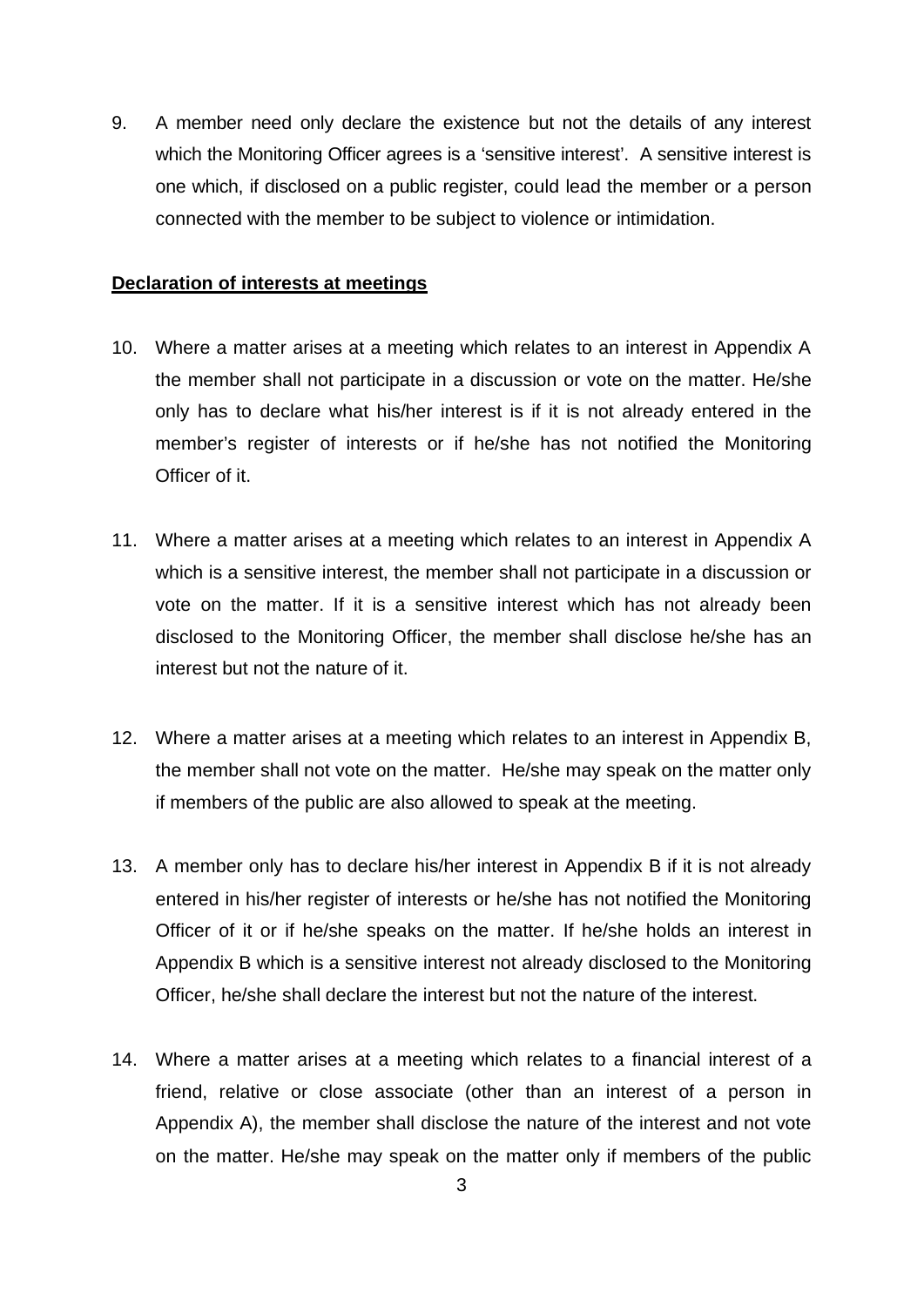are also allowed to speak at the meeting. If it is a 'sensitive interest' the member shall declare the interest but not the nature of the interest.

#### **Dispensations**

15. On a written request made to the Council's proper officer, the Council may grant a member a dispensation to participate in a discussion and vote on a matter at a meeting even if he/she has an interest in Appendices A and B if the Council believes that the number of members otherwise prohibited from taking part in the meeting would impede the transaction of the business; or it is in the interests of the inhabitants in the Council's area to allow the member to take part or it is otherwise appropriate to grant a dispensation.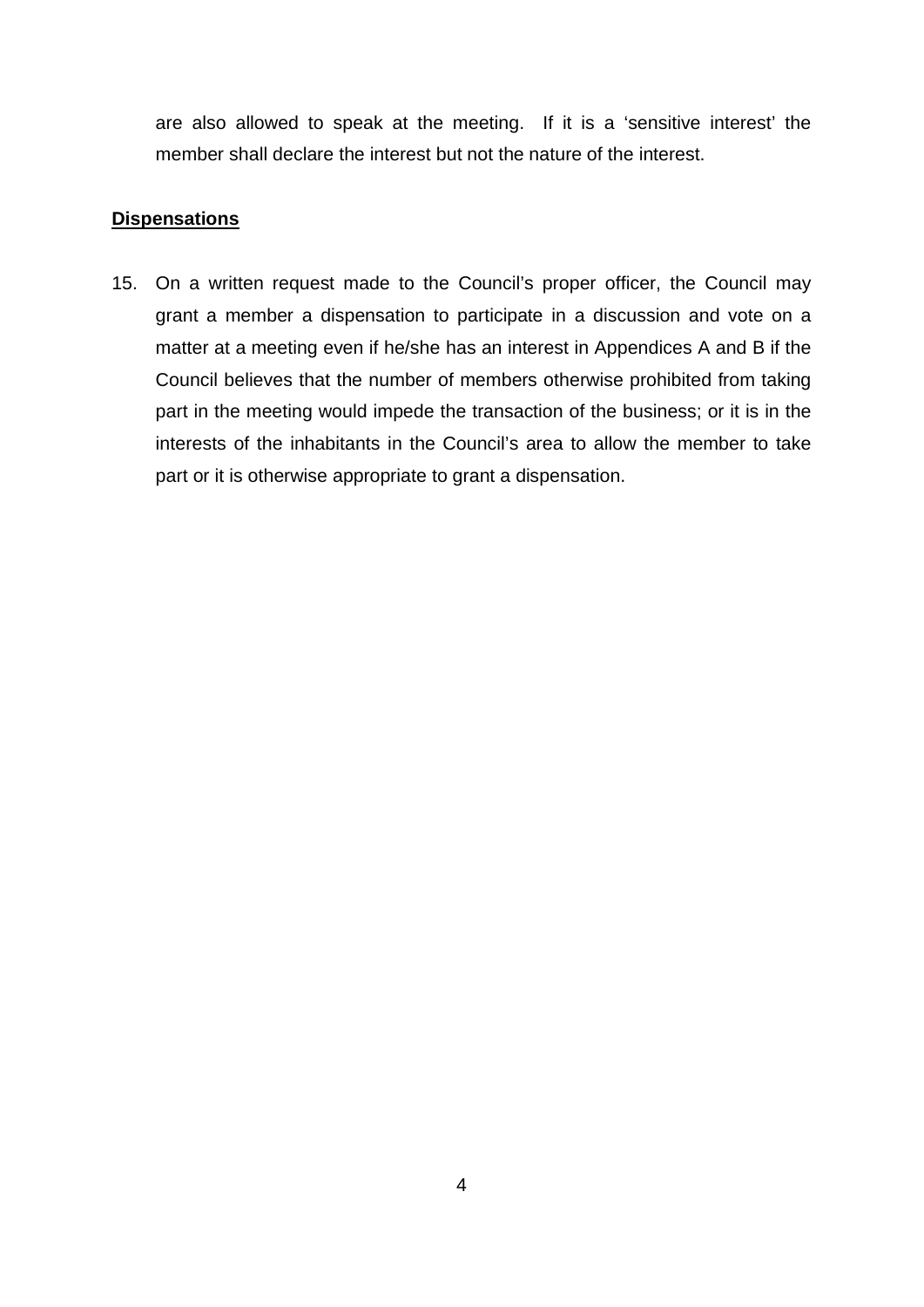# **Appendix A**

| <b>Subject</b>                                             | <b>Description</b>                                                                                                                                                                                                                                                                                                                                                                                                                                                                                                                                |
|------------------------------------------------------------|---------------------------------------------------------------------------------------------------------------------------------------------------------------------------------------------------------------------------------------------------------------------------------------------------------------------------------------------------------------------------------------------------------------------------------------------------------------------------------------------------------------------------------------------------|
| Employment,<br>office, trade,<br>profession or<br>vocation | Any employment, office, trade, profession or vocation carried on for profit or gain by<br>the member or by his/her spouse or civil partner or by the person with whom the<br>member is living as if they were spouses/civil partners.                                                                                                                                                                                                                                                                                                             |
| Sponsorship                                                | Any payment or provision of any other financial benefit (other than from the Council)<br>made to the member during the 12 month period ending on the latest date referred to<br>in paragraph 6 above for expenses incurred by him/her in carrying out his/her duties<br>as a member, or towards his/her election expenses. This includes any payment or<br>financial benefit from a trade union within the meaning of the Trade Union and<br>Labour Relations (Consolidation) Act 1992.                                                           |
| Contracts                                                  | Any contract made between the member or his/her spouse or civil partner or the<br>person with whom the member is living as if they were spouses/civil partners (or a<br>firm in which such person is a partner, or an incorporated body of which such person<br>is a director* or a body that such person has a beneficial interest in the securities* of)<br>and the Council -                                                                                                                                                                   |
|                                                            | (a) under which goods or services are to be provided or works are to be executed;<br>and                                                                                                                                                                                                                                                                                                                                                                                                                                                          |
|                                                            | (b) which has not been fully discharged.                                                                                                                                                                                                                                                                                                                                                                                                                                                                                                          |
| Land                                                       | Any beneficial interest in land held by the member or by his/her spouse or civil<br>partner or by the person with whom the member is living as if they were spouses/civil<br>partner which is within the area of the Council.<br>'Land' excludes an easement, servitude, interest or right in or over land which does<br>not give the member or his/her spouse or civil partner or the person with whom the<br>member is living as if they were spouses/civil partners (alone or jointly with another)<br>a right to occupy or to receive income. |
| Licences                                                   | Any licence (alone or jointly with others) held by the member or by his/her spouse or<br>civil partner or by the person with whom the member is living as if they were<br>spouses/civil partners to occupy land in the area of the Council for a month or longer.                                                                                                                                                                                                                                                                                 |
|                                                            | Corporate tenancies Any tenancy where (to the member's knowledge)-                                                                                                                                                                                                                                                                                                                                                                                                                                                                                |
|                                                            | (a) the landlord is the Council; and                                                                                                                                                                                                                                                                                                                                                                                                                                                                                                              |
|                                                            | (b) the tenant is a body that the member, or his/her spouse or civil partner or the<br>person with whom the member is living as if they were spouses/civil partners is a<br>partner of or a director <sup>*</sup> of or has a beneficial interest in the securities <sup>*</sup> of.                                                                                                                                                                                                                                                              |
| <b>Securities</b>                                          | Any beneficial interest held by the member or by his/her spouse or civil partner or by<br>the person with whom the member is living as if they were spouses/civil partners in<br>securities* of a body where-                                                                                                                                                                                                                                                                                                                                     |
|                                                            | (a) that body (to the member's knowledge) has a place of business or land in the<br>area of the Council; and                                                                                                                                                                                                                                                                                                                                                                                                                                      |
|                                                            | $(b)$ either-                                                                                                                                                                                                                                                                                                                                                                                                                                                                                                                                     |
|                                                            | (i) the total nominal value of the securities* exceeds £25,000 or one hundredth of the<br>total issued share capital of that body; or                                                                                                                                                                                                                                                                                                                                                                                                             |
|                                                            | (ii) if the share capital of that body is of more than one class, the total nominal value<br>of the shares of any one class in which the member, or his/her spouse or civil partner<br>or the person with whom the member is living as if they were spouses/civil partners<br>has a beneficial interest exceeds one hundredth of the total issued share capital of<br>that class.                                                                                                                                                                 |

Interests described in the table below.

\*'director' includes a member of the committee of management of an industrial and provident society.

**\*'**securities' means shares, debentures, debenture stock, loan stock, bonds, units of a collective investment scheme within the meaning of the Financial Services and Markets Act 2000 and other securities of any description, other than money deposited with a building society**.**